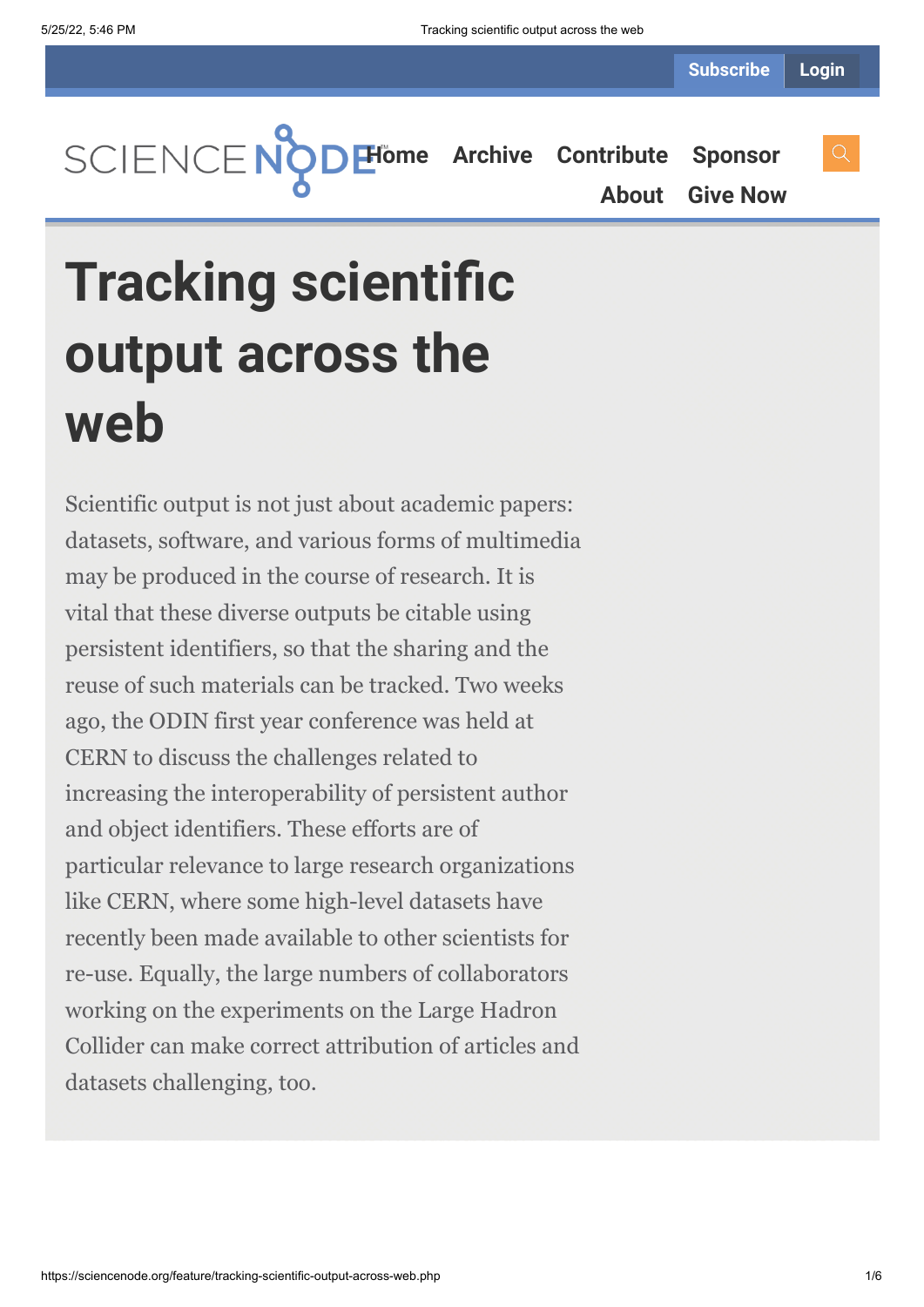

*The ODIN project first year conference was held in CERN's Globe of Science and Innovation on 17 October, 2013. Image courtesy CERN.*

Scientific output is not just about academic papers. Datasets, along with other products of research, such as software and various forms of multimedia, also need to be made citable so that sharing and reuse can be facilitated, as well as tracked. In order to achieve this, these outputs must be given [persistent identifiers](http://en.wikipedia.org/wiki/Persistent_identifier) [similar to the digital object](http://en.wikipedia.org/wiki/Digital_Object_Identifier) identifiers (DOIs) assigned to academic papers. [Two weeks ago,](http://indico.cern.ch/conferenceDisplay.py?confId=238868) [the ODIN project](http://odin-project.eu/) [held its first-year](http://indico.cern.ch/conferenceDisplay.py?confId=238868) conference at [CERN](http://home.web.cern.ch/), with delegates discussing the barriers stakeholder groups encounter and how these could be resolved to enable an interoperable layer of persistent identification on both a European and a global scale.

ODIN stands for 'The [ORCID](http://orcid.org/) and [DataCite](http://www.datacite.org/) Interoperability Network'. It is a two-year project, which started in September 2012 and is funded by [the European Commission](http://ec.europa.eu/index_en.htm) under [its FP7 scheme.](http://ec.europa.eu/research/fp7/index_en.cfm) DataCite works to assign persistent identifiers to datasets, while ORCID focuses on providing

## **Posted on OCT 30 2013 6:58AM**



**[Andrew Purcell](https://sciencenode.org/author/andrew-purcell.php)** European editor

**Share this story**



## **Republish**

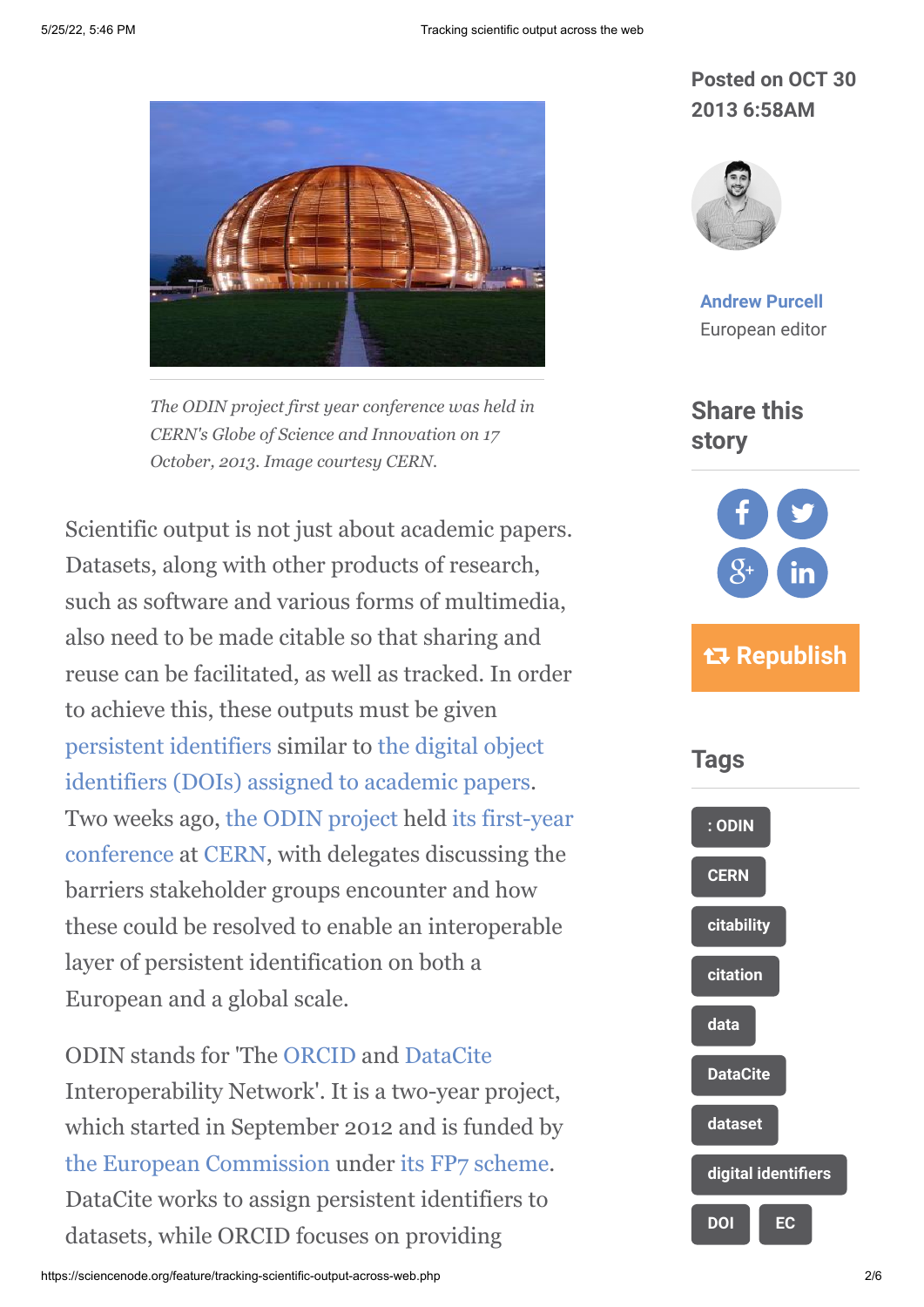#### 5/25/22, 5:46 PM Tracking scientific output across the web

persistent identifiers to researchers themselves, so as to solve issues related to name ambiguity. Both organizations have the overarching goal of facilitating better scientific research.

These efforts are of particular relevance to large research organizations like CERN, where some high-level datasets have recently been made [available to other scientists for re-use. Equally,](http://www.quantumdiaries.org/2013/09/12/inspired-by-the-higgs-a-step-forward-in-open-access/) the large numbers of collaborators working on the experiments on [the Large Hadron Collider](http://home.web.cern.ch/about/accelerators/large-hadron-collider) can make correct attribution of articles and datasets challenging, too. Sünje Dallmeier-Tiessen, part of [CERN's Scientific Information Service group,](http://library.web.cern.ch/) also reported at the event on efforts in [INSPIRE,](http://inspirehep.net/) the high-energy physics information hub, to accurately attribute articles and now published data to their authors.

"DataCite seeks to make research better by enabling people to find, share, use, and cite data more easily," explains Adam Farquhar, the organization's president. "We engage researchers, scholars, data centers, libraries, publishers, and funders through advocacy, guidance and services." Laurel Haak, executive director of ORCID agrees with Farquhar on the importance of working with a wide range of stakeholders to improve the use of persistent identifiers for researchers: "Of course, we need to engage with researchers, but we also need to work closely with the institutions and organizations that support researchers."

Haak was one of several delegates at the conference who highlighted the difficulty of convincing time-

| <b>European</b><br><b>Commission</b> |
|--------------------------------------|
| interoperability                     |
| <b>ORCID</b>                         |
| persistent<br><b>identifiers</b>     |
| PID                                  |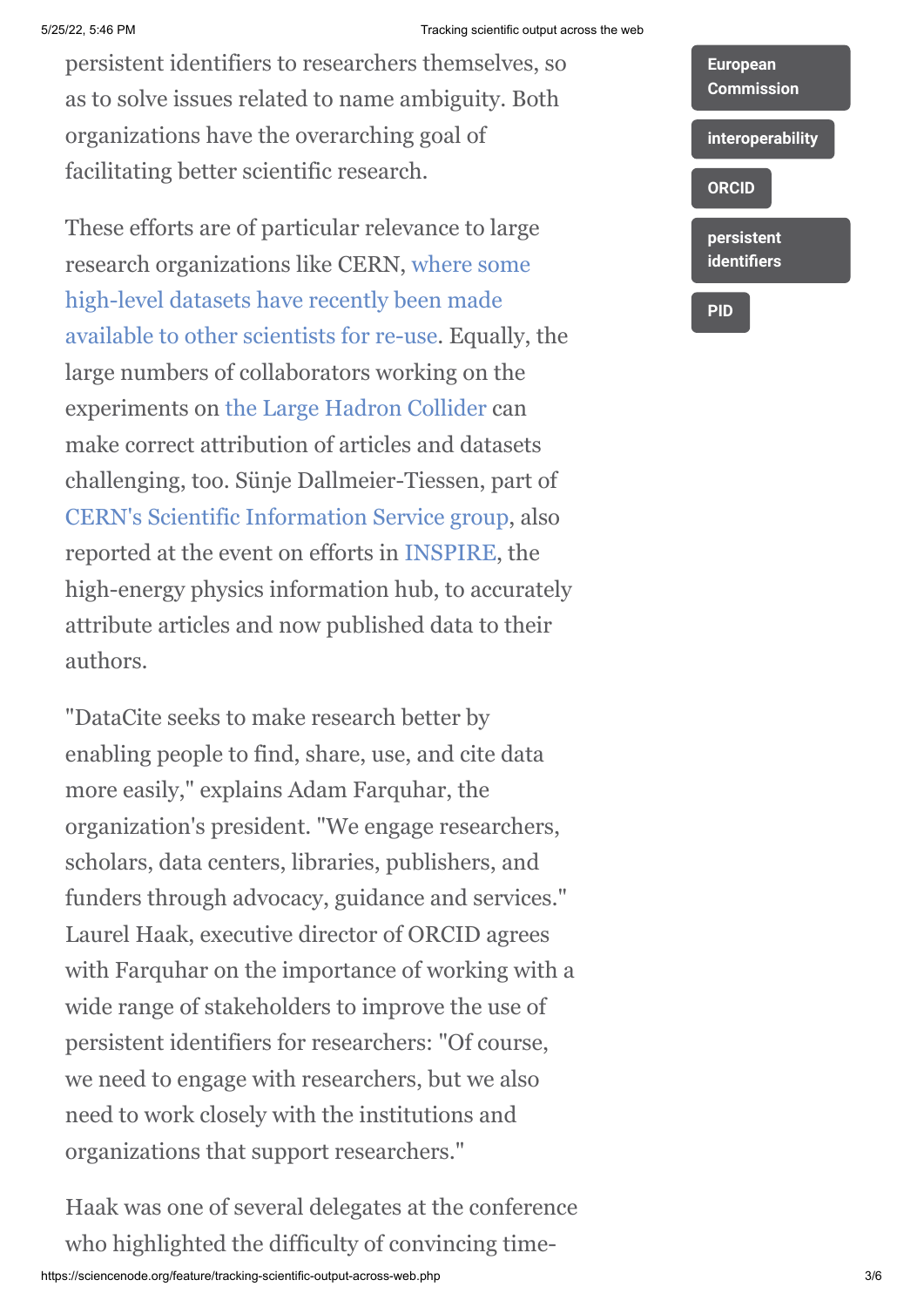pressured researchers to adopt persistent identifiers, such as those issued by ORCID. "The social challenges we face are definitely harder than the technical ones," she says. "We need to understand how to get people to use these tools and that's going to be a lot of hard work." Mark Hahnel, founder of [FigShare,](http://figshare.com/) described these social challenges in blunt terms: "Shouting at researchers with white papers doesn't make them cite data in the reference list," he says.

Antonios Barbas, a project officer for data [infrastructures within the European Commission's](http://cordis.europa.eu/fp7/ict/e-infrastructure/) e-infrastructure unit, also spoke at the event. "Research cultures can be very diverse and difficult to change, but this is why we really need community-driven initiatives such as these," he says. In addition, Barbas spoke of the implications of persistent identifiers for European-wide drives towards open-access and emphasized the role that funding agencies have to play. Haak believes that funding agencies have a fundamental part to play in driving the cultural change necessary for widespread adoption of persistent identifiers within the community. "ORCID IDs could save researchers a lot of time by reducing the amount of manual post-grant reporting which needs to be done," she says. "There are big advantages for researchers, and we need to make adoption as easy as possible by embedding identifiers within regular research workflows."

Salvatore Mele, ODIN project member and head of [open access at CERN, says that more incentives are](http://library.web.cern.ch/oa/policy)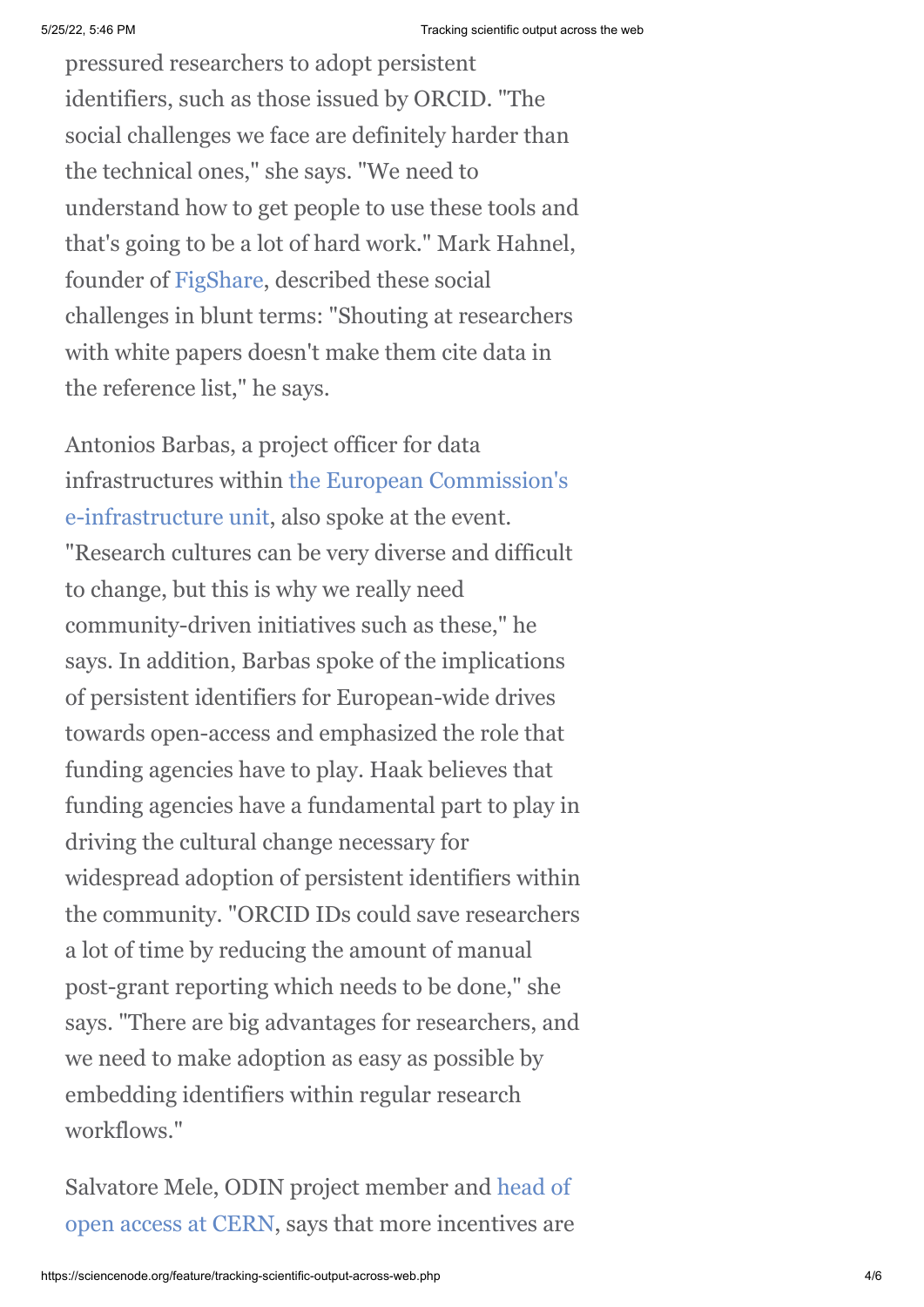also needed to encourage researchers to make their datasets reusable. "Policies to encourage data sharing and acknowledge data re-use in research assessment are not yet widespread," he says. "Unique attribution and linking between researchers, their scholarly materials and funding is not possible without a collaborative adoption of global interoperable persistent-identifier systems. This, in turn, will generate the right incentives for more sharing and more open science."

## **Read more:**

*[Standing on the shoulders of software developers](http://www.isgtw.org/feature/standing-shoulders-software-developers)*

*[The Science PAD treasure hunt for persistent](https://cds.cern.ch/journal/CERNBulletin/2013/04/News%20Articles/1505243) identifiers*